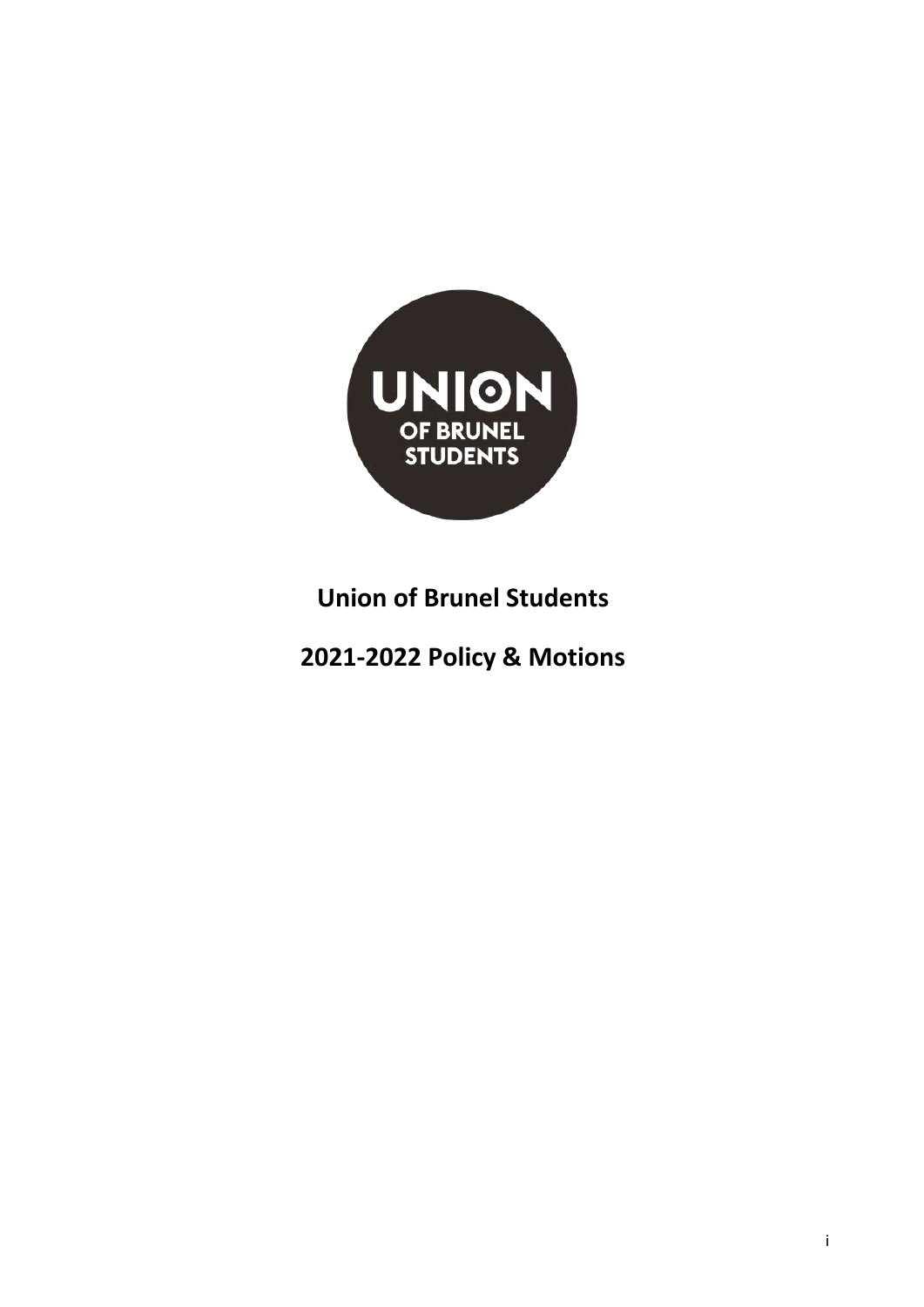## **Overview**

| <b>Title</b>                                                                            | <b>Passed</b> | <b>Lapses</b> | Page             |
|-----------------------------------------------------------------------------------------|---------------|---------------|------------------|
| Motion to Improve the Venue                                                             | 18/11/2021    | 18/11/2024    | $\overline{3}$   |
| Improving the student experience for students with social anxiety<br>caused by Covid-19 | 18/11/2021    | 18/11/2024    | 5                |
| Bye-Laws: Update the Women's Officer position to be more<br>inclusive                   | 03/02/2022    | N/A           | $\boldsymbol{6}$ |
|                                                                                         |               |               |                  |
|                                                                                         |               |               |                  |
|                                                                                         |               |               |                  |
|                                                                                         |               |               |                  |
|                                                                                         |               |               |                  |
|                                                                                         |               |               |                  |
|                                                                                         |               |               |                  |
|                                                                                         |               |               |                  |
|                                                                                         |               |               |                  |
|                                                                                         |               |               |                  |
|                                                                                         |               |               |                  |
|                                                                                         |               |               |                  |
|                                                                                         |               |               |                  |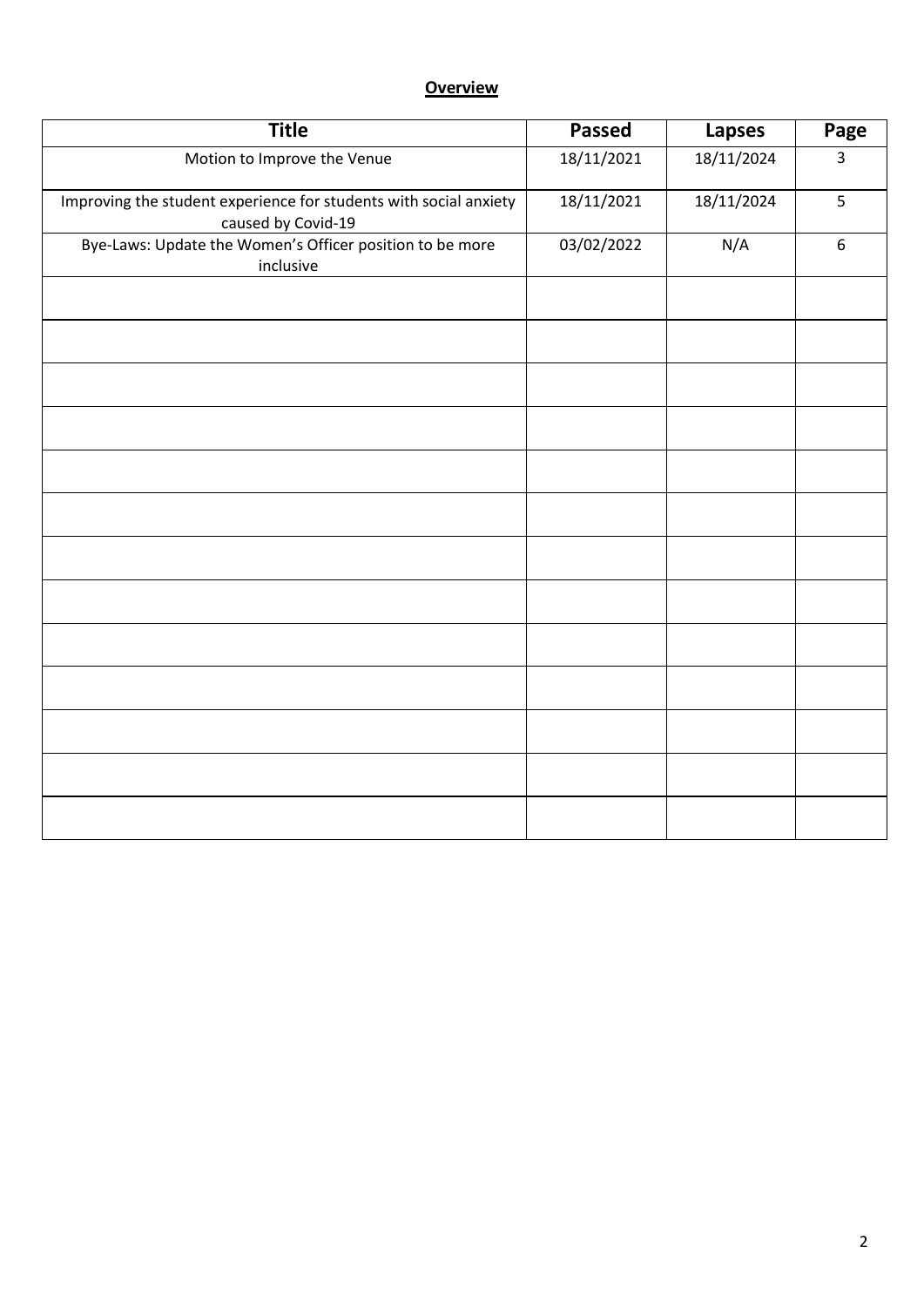### **Title: Motion to Improve The Venue To: Student Assembly**

**Meeting: 01**

**From: Laura Goldsmith (Chair of Brunel Netball)** 

**Date: Friday 02 November 2021** 

#### **This Union Notes**

The issues surrounding the venue. Such issues include the conflicts between clubs and also fighting that has occurred within the venue without clear resolutions occurring. The issue with efficiency of queues and entry. The sexual harassment problem which has become a cause of major concern. Along with conduct of the security staff and possible spiking issues that have become a national problem in nightclubs. National movements are occurring in order to make the national spiking problem a more spoken of topic nationally. And in order to prevent this continuing work needs to be done by all clubs to prevent this from reoccurring or occurring at all. All of these issues result in considerable frustration and discomfort for students whilst being in The Venue. Along with not being able to trust the members of staff who are there to keep them 'safe'. These issues are occurring due to the lack of preventative measures and efficiency of staff within their individual roles.

#### **This Union Believes**

The venue should be a safe environment for everyone. All students should have access to an area where they can leave the nightclub- dancefloor and bar if incidences occur. No students should have to worry for their safety or have any discomfort when in the university nightclub due to other students' harassment or behaviour.

#### **This Union Resolves**

•Quiet Area – Having an area where people who have been in uncomfortable situations or would like some time out of the club and crowds can remove themselves but do not have to leave the night completely.

•Drink Covers - Venue to provide covers for drinks. Make people aware these are available or have this as a compulsory measure.

•Security- Have security complete necessary training/retraining as current security are ineffective. If security team members do not behave well, they should be removed.

•Retrain Security - For specific scenarios such as sexual harassment/ victims of spiking.

•Checks Upon Entry- Have more effective checks upon entry. Not just at the mega globals but at all venue events.

•Hiring of Female Security- More female security within the venue. This will make females more comfortable when reporting incidents. Along with allowing checks to be made quicker on the door.

•Test Kits- Have test kits available on request at the bar and with security so people can test drinks to check for spiking.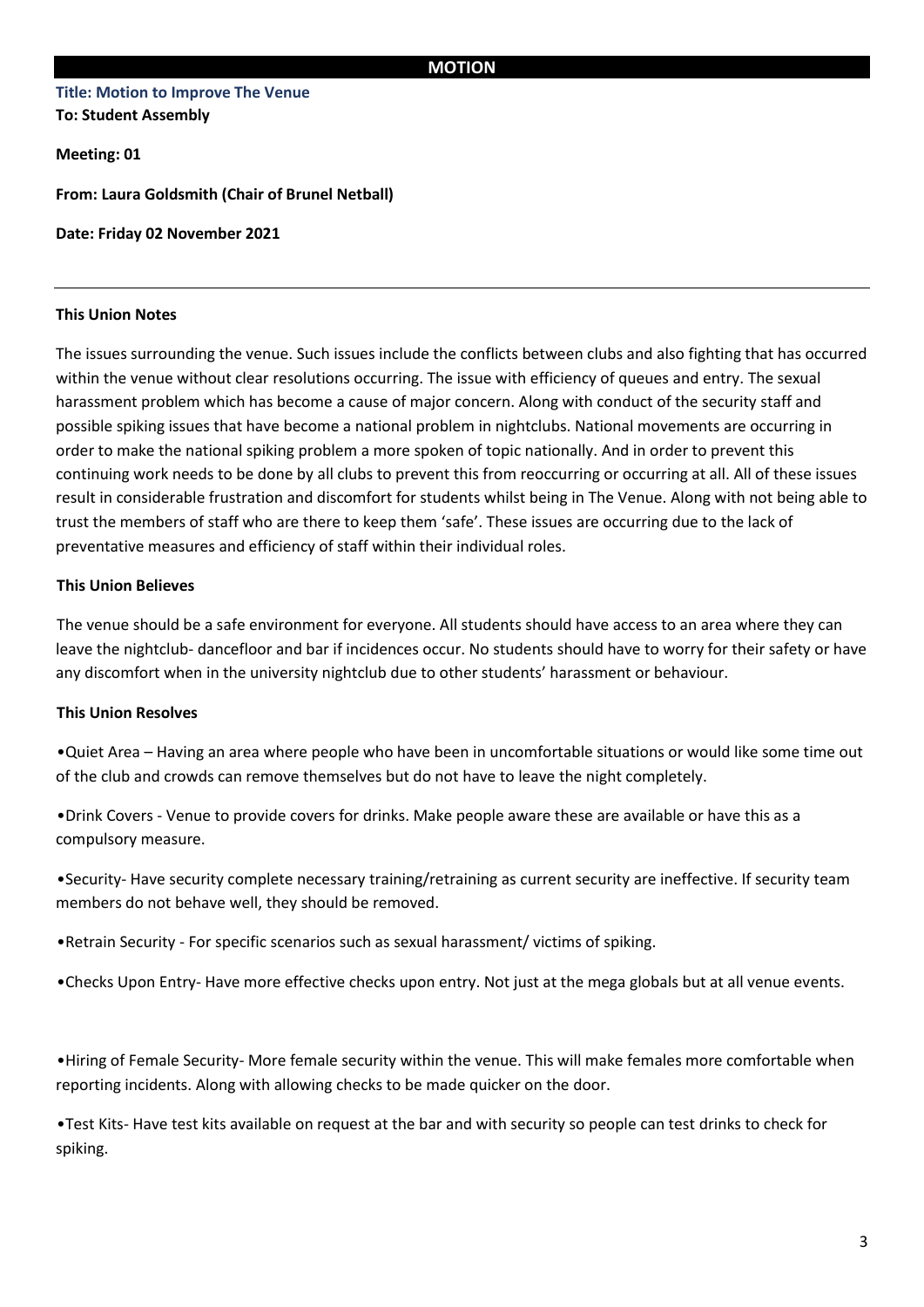•Queues- We feel this is a big issue with nights out the Venue. Queues are currently ineffective and is the place where many complaints come from. Needs to be altered so that queues function better and there is no risk to people's safety.

•Reintroduction of Wristbands- Wristbands should be used once again on busy nights such as mega globals. This will not only help with the queue issues but will allow for entry checks to be more thorough and efficient. Introduction of stamps to allow people to re-enter when coming from the quiet area or outside if in marked areas that are known by security and staff.

•Ask Angela Campaign- Better advertising of the campaign in the Venue, Locos and in both the male and female toilets. Advertising needs to be more informative. What people can report and who they can report it to needs to be clear. It is not just dates; it is all forms of harassment and any scenario where a student has any discomfort.

**Proposed by: Laura Goldsmith Seconded by: Taine Wagstaff**

**Signature: L.Goldsmith Signature: T.Wagstaff**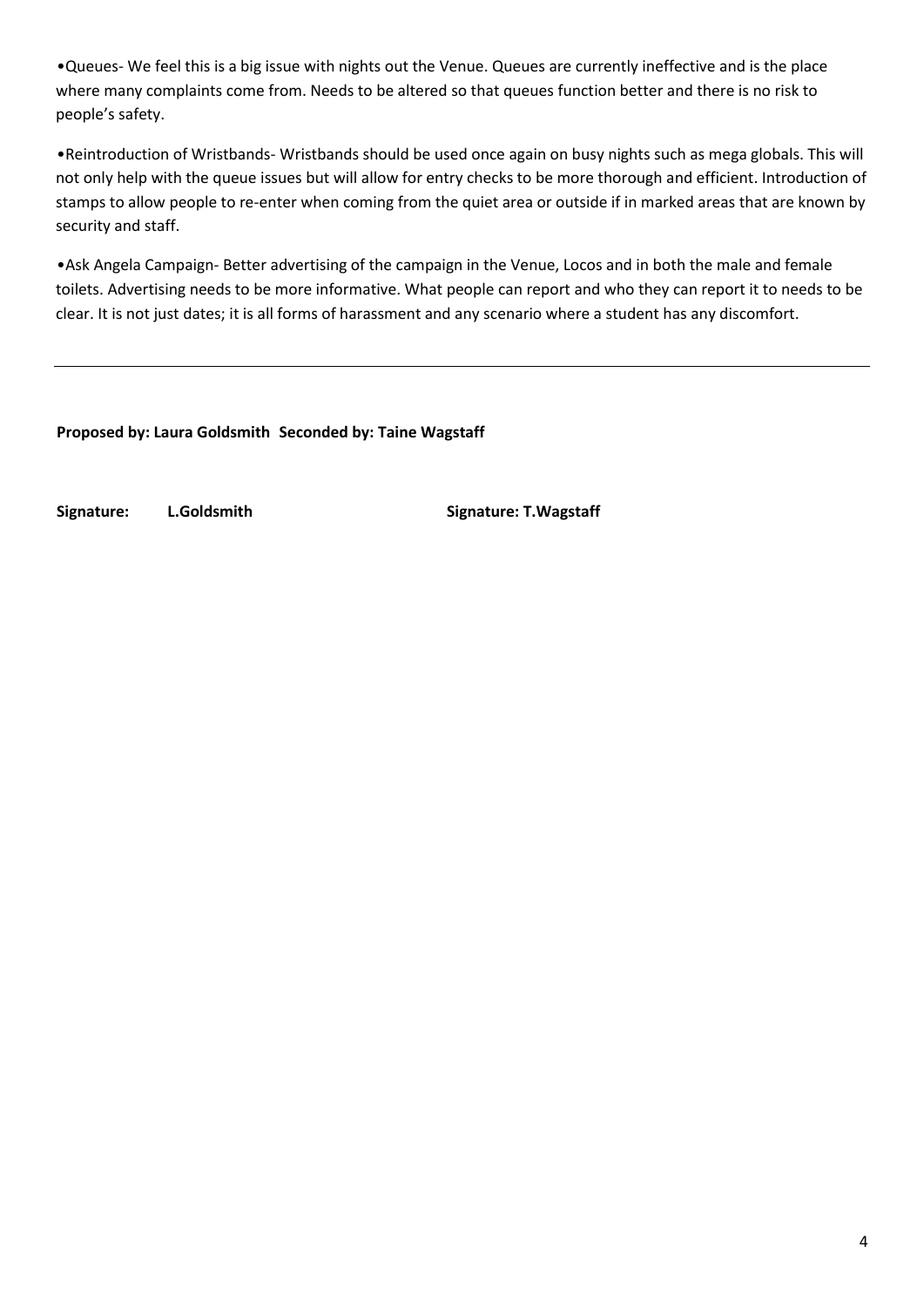#### **MOTION**

**Title: Improving the students experience for students with social anxiety caused by Covid-19 To: Student Assembly** 

**Meeting: 01**

**From: Natasha Gonsalves (Assembly Representative for the Life Science Department)**

**Date: 08/11/2021**

#### **This Union Notes**

- Research undertaken in April 2021 showed Covid-19 pandemic affecting students mental health in many different ways, which resulted to decline in student academic performance.
- The Public health Education in the United Kingdom shows a negative impact of the Covid-19 pandemic on mental health of university students is a growing concern.
- The National statistics showed almost 63% of the students have indicated that their mental health and wellbeing had worsened. 33% of the students reported being dissatisfied with their academic experience.
- Universities are no strangers to anxiety, but this year has been a rollercoaster and it has been more stressful than the most years.
- The pandemic has amplified the already existing sources which are stress grades, finances and homesickness which are all greatly impacted student's mental health and well-being.
- Low levels of mental well-being have reduced motivation, diminish concentration and hinder academic attainment.
- Students have found online learning frustrating working from home isn't ideal. Student feel that their course has suffered as a result of the Covid-19 outbreak. Now that we are sort of going back to normalcy, student feel settling into university difficult and these changes have caused them anxiety.
- A demand for better access to psychological support were promised by the government, despite its promises of more investment in student wellbeing the services are badly overstretched.
- Universities may have a range of social activities and societies; however, student's participation have decreased. Some problems cannot just be solved with more counsellors, the university needs to stop ignoring the behaviours and actions of student that hinder Social anxiety issues while learning.
- Student believe that there isn't enough support, or they are unaware of any of the services provided at the university. Universities are just reflecting of what goes on in the whole society, there is no support and awareness for students with social anxiety and stress. Student are unaware of the resources provided by the university; they cannot cope up with deadlines as a result they end-up failing tests or exams.
- Due to the pandemic students feel overwhelmed going to university and interacting with other. Lack of communication between staff and student has worsen the situation making it harder to get back into the normal routine. There is no support to students who are transitioning from college to university or even First-year to final year. Transitioning can be very stressful and due to the current situation, there isn't any help.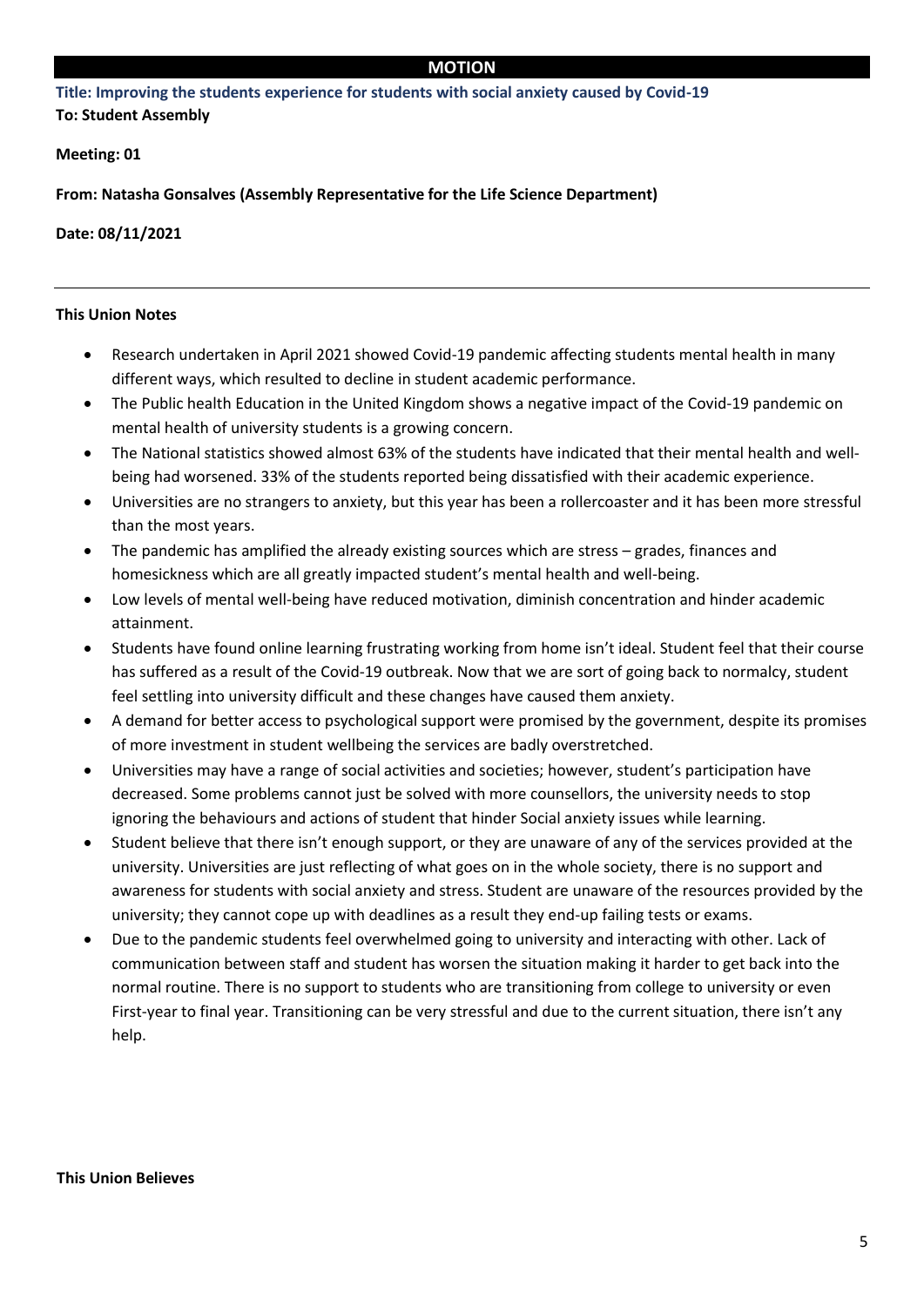- There should be mandatory mental health and well-being awareness sessions or training for staff and students.
- Stuff members need to plan and setup lecturers that involve activities, this can help student interact more effectively and it will help them to understand the task better.
- The university should have activities that can relieve stress eg painting
- The university should hire more students' reps in every department
- A departmental support teams should be available to student's so that students feel adequately supported from the moment they start the course.
- University need to promote health and well-being sessions quite often on weekly basis since some course are really intense.
- Students who are transitioning should get a weekly one to one tutorial or guidance's from staff or student rep.

### **This Union Resolves**

- The union should look more into the university's mental health and well-being department resources available. In order to provide adequate well-being session or activities for all students and stuff. This will help to reduce the bridges between staff and students.
- To ensure that the university compiles different resources for new student that are transitioning. For instance: making students aware of all the resources and facilities that are available at the university. Student rep should compile resources that can help newcomer settle in the university with enough support and guidance.
- The union should promote health and well-being awareness by having activities in place to relieve stress.

### **This Union Mandates**

- There is a need for departmental support group, this could include a member of staff and student rep from that department who will support student during the start of the course. This will allow student to resolve their concern's and issues effectively since the support team is from the same department.
- Transitioning students especially first years needs to have one -to-one session to minimise the stress and anxiety levels of starting university life. More support should be provided by members of staff for student in final year of their degree. This is critical stage where things go wrong.
- The union needs to promote mental health and well-being awareness for students, this can be done by having different activities every week to relieve stress. This will help student join different activities and make new friends.
- The union needs to make student aware of readily available resources provided at the university, this could mean that student rep or student assembly members would have to compile different resources and facilities into a map system or mini guide handouts that could help students achieve their potentials.
- The union should hire more students who could volunteer to help other student to settle in and give them guidance on the course or subject area.

References [: https://pubmed.ncbi.nlm.nih.gov/22823093/](https://pubmed.ncbi.nlm.nih.gov/22823093/)

**Proposed by: Natasha Gonsalves Seconded by: Sayanti Pal Signature: Signature:**